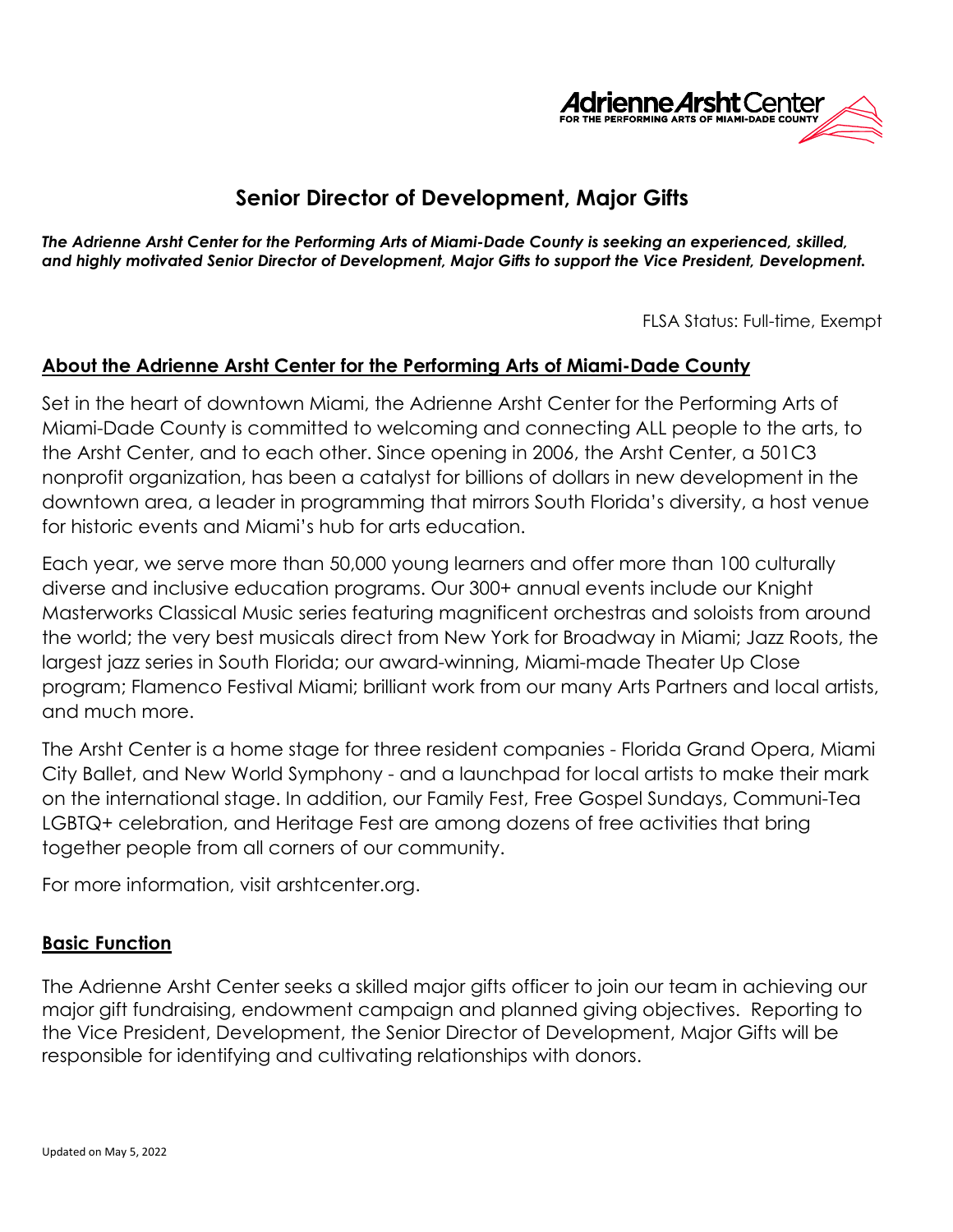

This involves prospect research and developing effective solicitation strategies as well as stewarding donors throughout the major giving process. The major gift officer will focus on a donor portfolio emphasizing gifts of \$100,000 or greater.

This individual will work with our board members, staff leaders and President and CEO to coordinate and execute long-term fundraising initiatives. Our ideal candidate will have at least seven years of proven success of major gift experience, preferably in the performing arts field.

The candidate will also have a thorough background in fundraising best practices and donor databases for managing donor and solicitation records.

### **Responsibilities**

- Implements strategic initiatives as they relate to Arsht Center's fundraising goals through gifts in excess of \$100,000.
- In collaboration with the Vice President, Development, identifies prospects and assists in developing plans for solicitations, solicits gifts in addition to assisting with the coordination of solicitations by others.
- Works collaboratively with other Arsht Center executives to ensure effective attainment of strategic and annual goals and objectives, including fundraising goals and objectives.
- Maintains and develops the master prospect list of individual donors.
- Maintains and submits call reports to Vice President, Development.
- Ensures compliance with the provisions of all federal, state, and local regulatory standards and reporting requirements.
- Assists the Vice President, Development in formulating an annual plan for the Development department and overseeing its implementation.
- Manages individual donors through the identification, cultivation and solicitation of major gifts for annual support and endowment campaign.
- Maintains active donor stewardship through the development and constant refinement of the master prospect list of individual donors and oversight of a vibrant and dynamic donor prospect research.
- Develops and maintains ongoing analytical and tracking reports for major gifts, membership and endowment programs.
- Develops and implements strategies for upgrading current donors for unrestricted and restricted fundraising
- Under the supervision of the Vice President, Development engages the Board of Trustees to enhance the Board's fundraising capacity and role.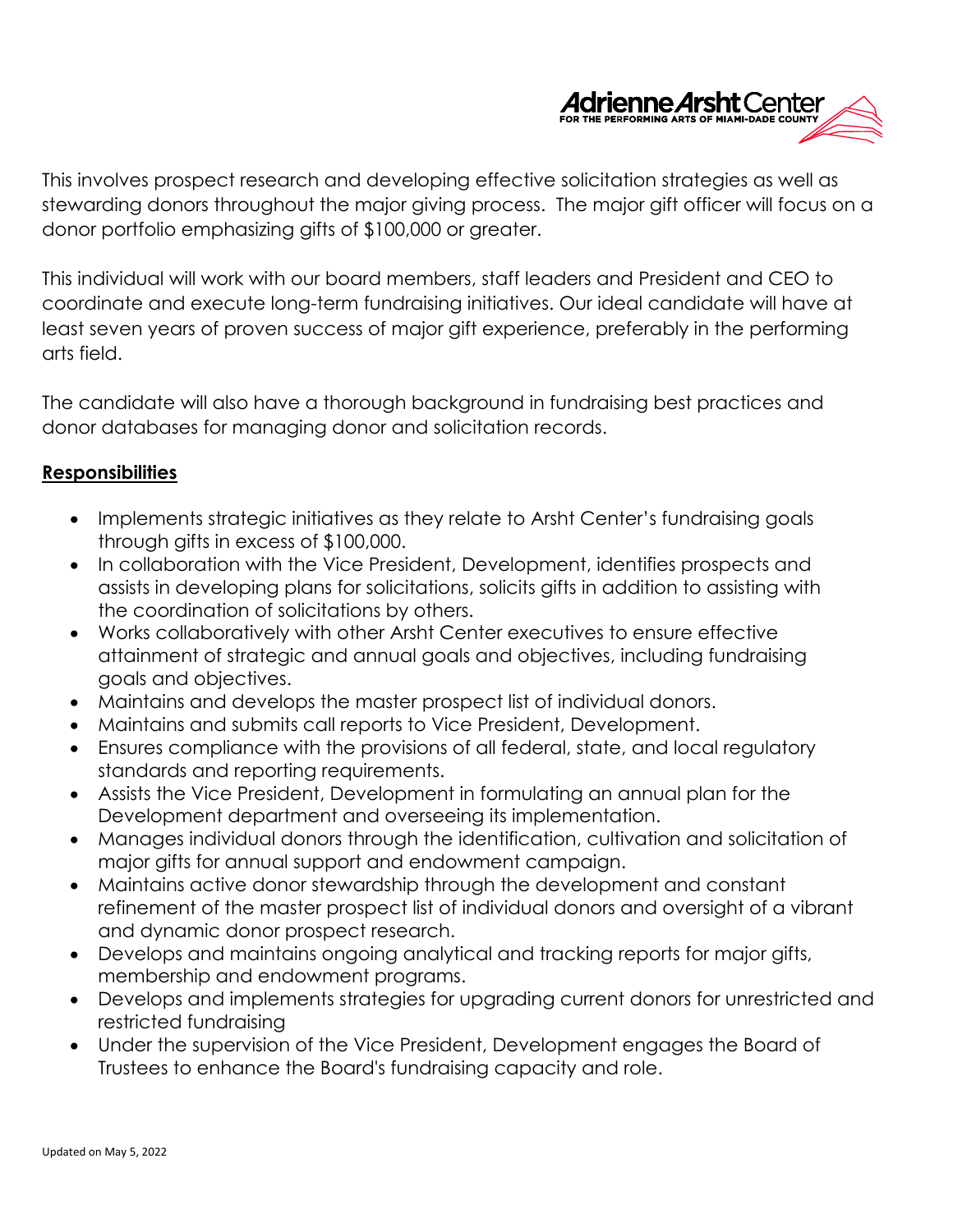

- Works in close consultation with and advises the Manager Special Events on individual donor participation on committees and in fundraising events.
- Assists in the supervision of staff members responsible for membership as it relates to annual giving.
- Performs other duties as deemed appropriate by the Vice President, Development.

#### **Ideal Experience**

- Bachelor's degree from an accredited college or university
- At least five to seven years of director-level experience in fundraising including leadership of staff and ability to solicit gifts in excess of \$100,000
- A proven record of securing major gifts
- Experience in a performing arts organization, museum, or other cultural organization.
- Experience in working in ethnically diverse and/or international environments
- Experience with strategic and operational planning and implementation of fundraising initiatives
- Experience with membership campaigns
- Experience with multiple fundraising disciplines
- Experience with budget preparation
- Familiarity with the South Florida arts community
- Experience working in a large, complex organization and general venue operations knowledge
- Understanding of collaborative, team-oriented leadership style

## **Personal Characteristics**

The Senior Director of Development, Major Gifts should be:

- Action-oriented; a doer
- Determined and persistent
- Highly energetic
- Dedicated to accomplishing the organization's goals
- Have a passion for the performing arts

#### **Physical Demands**

- While performing the duties of this position, the employee is frequently required to stop, reach, stand, walk, lift, pull, push, grasp, communicate, and use repetitive motions.
- While performing the duties of this position, the employee may frequently lift and or move 20 pounds of materials.
- The position requires the individual to meet multiple demands from multiple people and interact with the public and other staff.